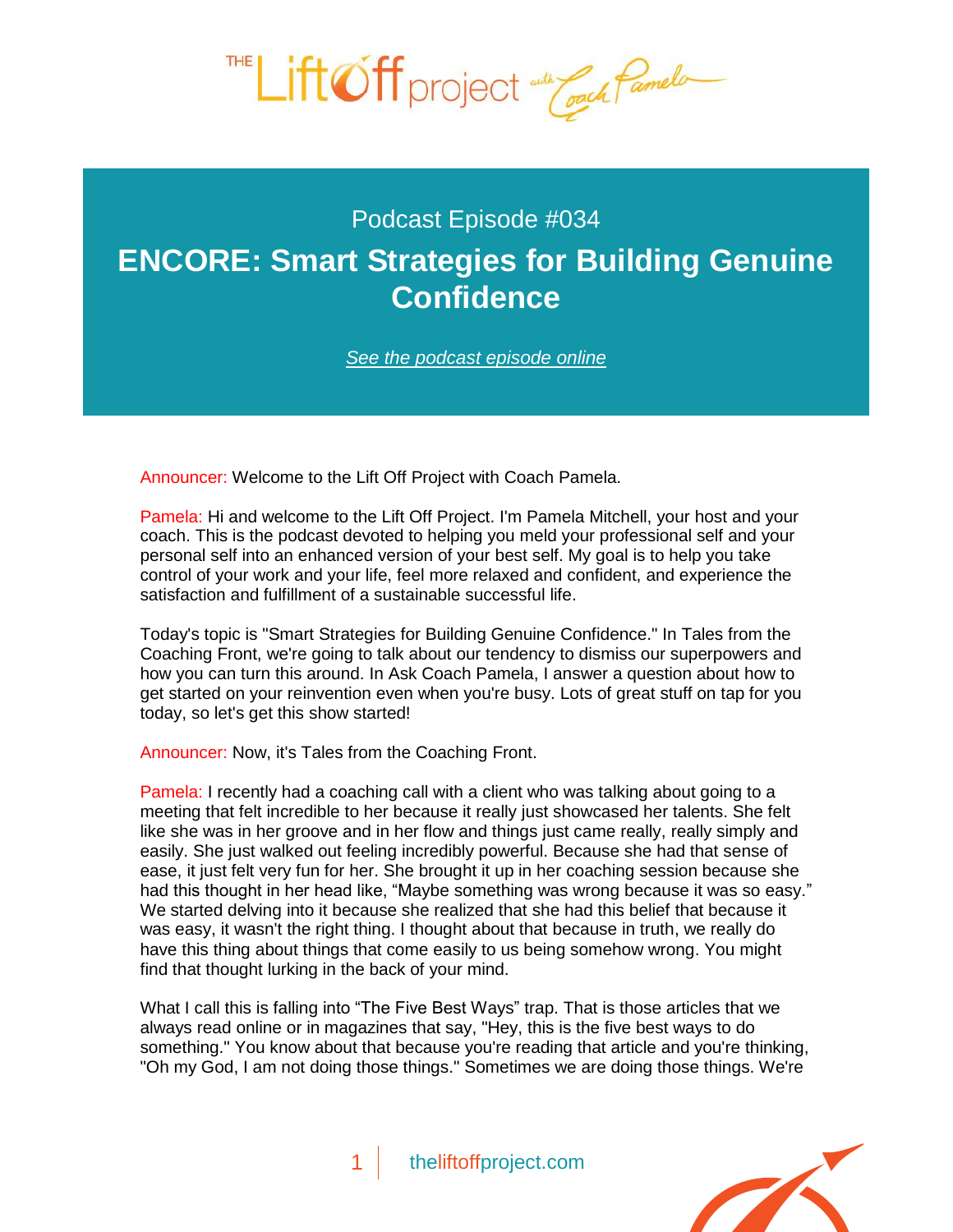

like, "Yeah, yeah, I am on point with that." The problem with those articles is that they introduce the comparative mind. So we think either, "Hey, I'm on point, I'm good," or, "Oh my gosh, I am not doing it that way and I am deficient."

Whenever we have those lists, those comparative lists, and we're looking at someone else thinking, "Gosh, they're doing that so great, I somehow am not as good," that causes a lack of confidence. The way that we can build genuine confidence is to begin looking at who we are, like my client who was in that flow but somehow thought that that skill, that talent that she had, was suspect. First, what you want to do is not look at the things that come easily for you as suspect. You want to embrace who you are and to work with who you are, what we called in our session "working with your superpower." I'm bringing that to you. You want to work with your superpower instead of against it.

If it's easy for you it's a good idea. Ah, radical thought there. Yeah, we want to follow our talents. Now, here's the thing about that. It might sound a little bit cliché like, "Oh, follow my talents if it's easy." You're thinking, "Yeah, of course I do that," but no, it's a little bit more insidious than that. For example, I was reading an article this morning from a very famous blogger who talks on productivity because I love all these little productivity things. This blogger was talking about the way to be most efficient. He's writing about how he gets rid of to do lists and he has just one thing that he's going to accomplish for that day. Then once he accomplishes that one thing that he has for the day, because now he has no list because there's only one thing to accomplish for the day, then he can take off and do whatever he wants. He can goof off or whatever.

I'm sitting there thinking, "Okay, does he not have anything else in his life that he can just do one thing in that day and then the rest of the day can be goofing off?" I don't know, I'm like, "What is going on that something else can't be done or there's nothing else on his list?" I understood what he was getting at in his article, it was really about focus. What I had to think about is, "I got a lot of things to do and probably he does too but that was his most efficient way of doing it."

I thought back to this assessment that I had recently taken called Kolbe A. It's not a personality assessment, it's not like Myers Briggs or anything like that. The Kolbe A Assessment uncovers how you will and won't take action. I had found this to be incredibly enlightening because it really highlighted for me the best ways that I get motivated and when I actually am more efficient. What I found out from my Kolbe A Assessment is that my best way to organize is to adapt, that I am great at switching tasks frequently, and doing several things at once. That is completely opposite to what this blogger was recommending. He was recommending doing one thing at a time. What I found in looking at my Kolbe A is that would cause stress for me because I do, in my day, like to switch between two or three different things.

Now, I'm not one of those "multi-taskers" because we know, science has shown, that multitasking is a fallacy. In fact, what's happening is that we're rapid switching, we're moving between different tasks and my mind really loves rapid switching. Not that I can't get into a groove and be focused but I do like to switch things up. I needed to begin to

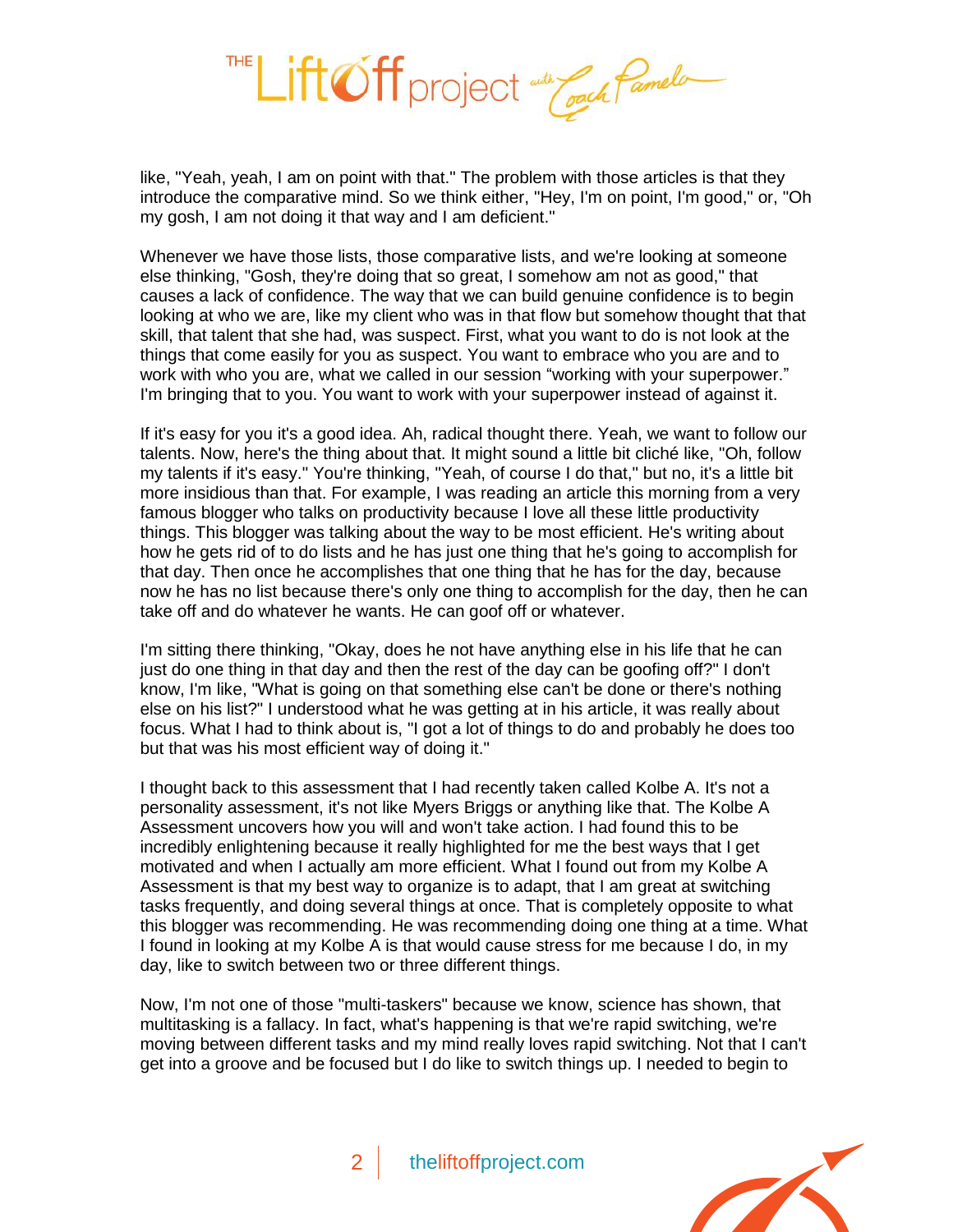

work with that superpower of switching things up and doing several things at once instead of working against it by taking on this "best way" that I'd read about to be more effective and efficient and get things done.

For you the key thing, my lovely Liftoff listener, is to gain insight into your talents and how you like to operate. What is your preferred way? Maybe you are one of those people who can focus. I love that, that's great. Maybe you're like me where you're a rapid switcher. Whatever it is, embrace who you are and how you like to operate and structure the systems of your life to accommodate that. Here's the thing, if you're not great at a particular thing, don't try to force yourself into that box. Acknowledge what you are great at and then build those structures around you so that you get to do more of what you're great at. Then you can just compensate for the things that you're not. Don't try to make yourself be who you aren't, just work with your own superpower. Then build systems around you to accommodate the parts that you're not so great at.

What this does is it unlocks the power that is within you. It puts you on the road to building confidence instead of that fleeting moment of, "Oh I feel confident," but then feeling inside a little bit unsettled or, "Maybe this isn't really who I am." When you decide, "I am just going to build everything in my life around what I'm great at and whatever I'm not great at I'm going to build a system to accommodate that so I don't have to do it," then this helps you build genuine confidence.

Announcer: Got a question? She's got your answer. It's time for Ask Coach Pamela.

Pamela: In today's Ask Coach Pamela, I am answering a question that I get so very frequently. People come to me and they say, "You know, I really want to launch a career reinvention but I am too busy right now so I have to wait until things quiet down." Maybe they're waiting because there's going to be a natural break where they're going to leave their job and they think they should wait until they have more time to launch their reinvention. This is a big issue because it's a myth that you should wait until you have a bunch of time to launch your reinvention for a couple of reasons.

Number one is that if you wait until you have a bunch of time, sometimes we just never get a bunch of time. Right? We keep thinking, "Oh, my schedule's going to open up a little bit and then I'm going to be able to just dive right in," but that moment never comes. Somehow six months, eight months, a year passes and that intention that we set to get moving on whatever it is that we want to create, we've made no progress on it. If you have a natural break, perhaps you're leaving your job or you're retiring or there is some break where you're going to have a lot of time down the road and you think, "I should just wait until then. Then I can just dive right in and pay 100% attention to my reinvention."

Well, what I'm here to tell you is that that is an incredibly stressful way to go. As a person who's been working with people on their reinventions since 2003 and a person who's gone through a couple of her own reinventions, I really don't recommend waiting. When you have 100% of your attention on your reinvention you will focus on every little thing.

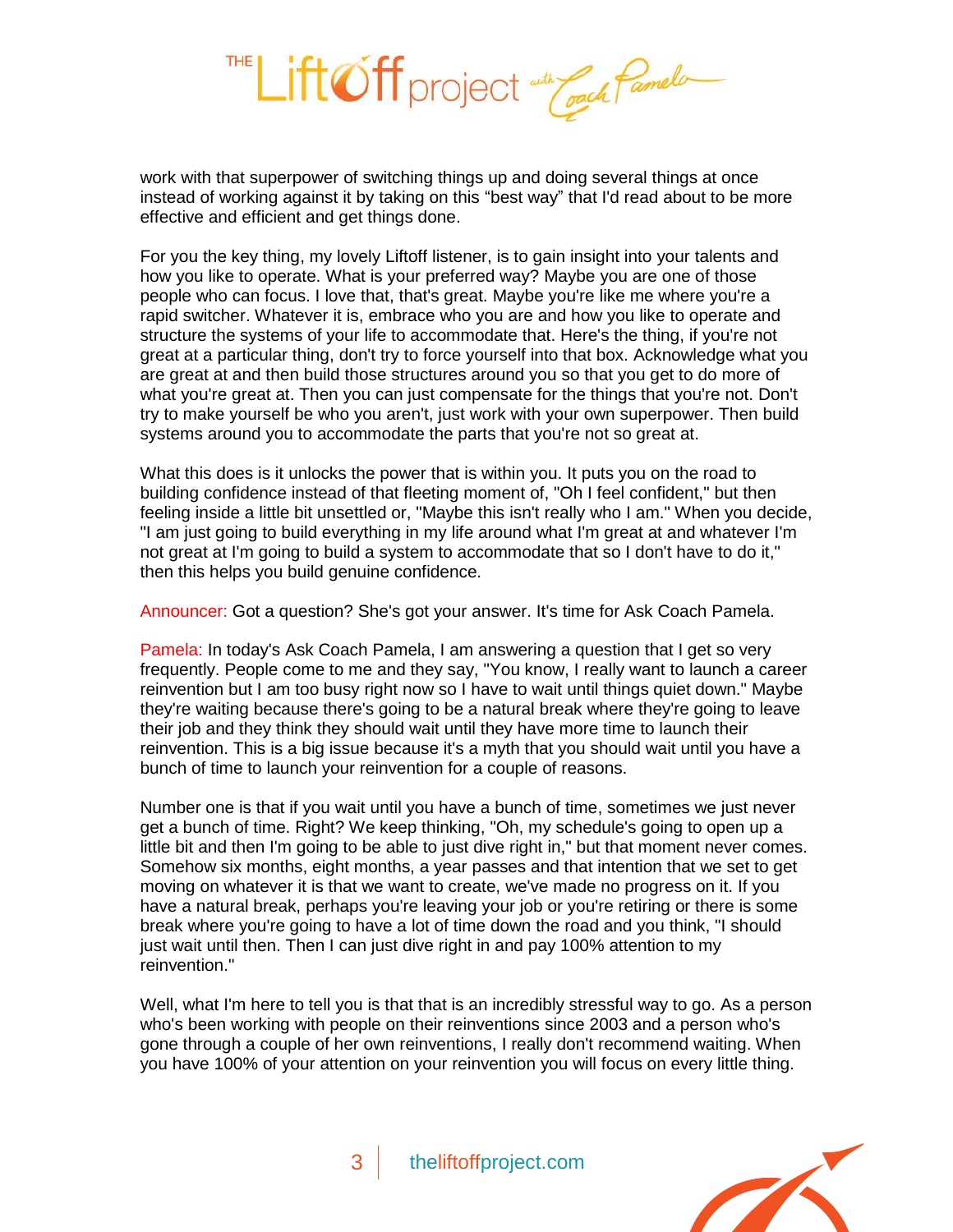

Every little thing, if it doesn't move, you will feel anxiety. You feel your time differently, it's what I call search time versus work time. When you move into search time, which is when all your attention is on how you're moving towards your goals, that is really stressful. If it takes somebody a week to get back to you, you feel every single day of that week.

Whereas if you're in work time, meaning you're busy with something else, it's not always work but just busy. You don't necessarily notice that three days have gone by. It doesn't feel as stressful that it takes someone a couple days to get back to you or you haven't heard back on something. I really recommend that you begin to launch whatever you want for your reinvention right now; take those first steps. The question is, how do you squeeze in those tasks of reinvention into a really busy schedule because this is a real life reinvention. We're not talking about in some airy fairy world where, "Hey, life always just falls into place."

No. There are lots of things and lots of demands that we have to face when we want to actually create something. What you want to do is what I call "the rule of five." This means that you want to figure out what you're going to do if you have five minutes, if you have 15 minutes, if you have 50 minutes, and if you have five hours. You think about your slots of time in that rule of five and you think about what tasks you can do in those slots of time. Now here's the thing. You don't want to wait until you have five minutes or 15 minutes to try to figure out what you're going to do. You want to come up with your ideas in advance so that you're ready when you have that slot.

What are you going to do when you have five minutes? Make a list right now. A couple things. You might want to make a quick call to somebody or make a quick reply to an email or do a quick Google search. Those are things that can fit into five minutes. You can read an article in 15 minutes. You can send out a networking email in 15 minutes. You can surf your blog feed and save articles, one of my favorite things. What can you do in 50 minutes? These are your deeper tasks. You can make a list of your accomplishments. You can do your vision exercise from my Career Reinvention 101 Free Mini-Course. You might want to pick that up.

What can you do in five hours? That's an afternoon so you can really dive into something there. You might update your LinkedIn profile or you can revise your resume. Those are those big tasks that take a lot of time and a lot of attention.

In wrapping up, you want to think about what Seneca, one of my favorite philosophers says: "Luck is what happens when preparation meets opportunity." Be prepared, figure out your "rule of five" in advance for when you have the opportunity for 5 minutes, 15 minutes, 50 minutes, or five hours. Do what you're going to do and then luck can be created for you in terms of creating the reinvention you want.

That's it for this segment of The Liftoff Project. Be sure to visit our website, theliftoffproject.com/podcast where you can download a transcript of today's episode. If you want that free Career Reinvention 101 Mini-course I mentioned, you can just text